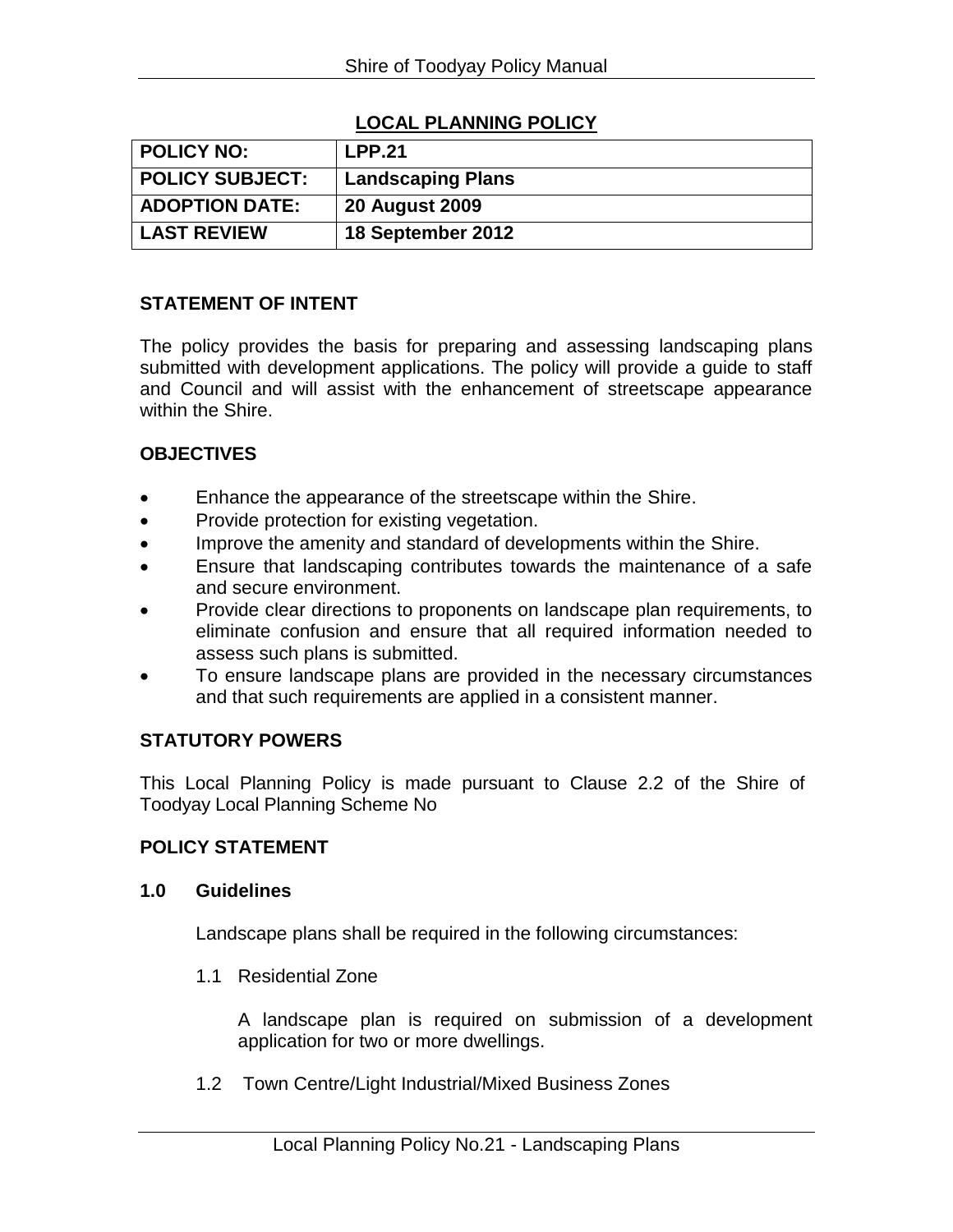- a) A landscape plan is required for all new development applications on Greenfield or undeveloped sites.
- b) A landscape plan is required for any addition, modification and renovation to existing commercial or industrial sites valued at over \$100,000.

## **2.0 Discretion to Vary Criteria**

The above criteria may be varied in the following circumstances:

- 2.1 Where landscaping information on the submitted development application is deemed to be sufficient.
- 2.2 Where a development falls outside of the above guidelines, Council retains discretion to require landscape plans to be submitted.

#### **3.0 Landscape Plan Specifications**

- 3.1 A landscape plan shall accompany all Development Applications, in accordance with the provisions of this Policy.
- 3.2 Landscape plans shall be drawn to scale, showing all existing trees on site and indicating those to be retained.
- 3.3 The plans shall include a legend showing the species and number of plants to be used.
- 3.4 The landscape plan shall cover all common and communal areas, areas accessed by the public, and areas that have an impact on the streetscape.
- 3.5 It is preferable that plans are prepared by a landscape architect, landscape designer or horticulturalist.

#### **4.0 General Requirements**

- 4.1 All street trees shall be retained and protected, unless otherwise approved in writing by the Chief Executive Officer.
- 4.2 Plants shall be spaced to provide reasonable coverage of garden areas at maturity.
- 4.3 Landscape adjacent to traffic areas (crossovers etc) is to be planted with groundcover species that are low growing at maturity to preserve traffic sightlines.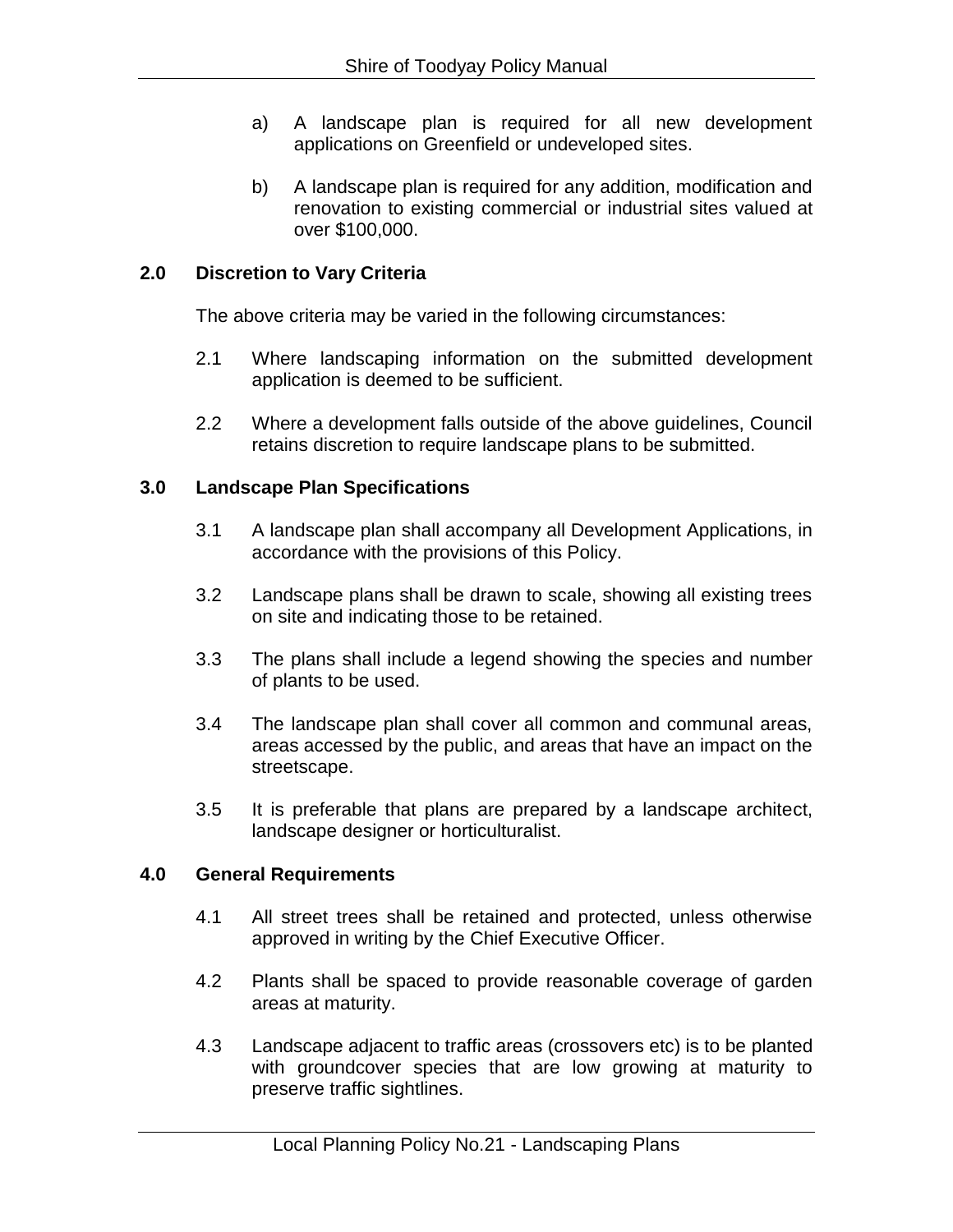- 4.4 Landscape design must have regard to the objectives of maintaining safety and security, including visibility and sightlines for surveillance purposes and the strategic use of certain species to discourage unwarranted access.
- 4.5 The developer shall not use plants which are known to be poisonous and/or an irritant to humans.
- 4.6 Mulch is to be added to garden bed areas where appropriate. Mulch is not to include crushed brick, pea gravel, blue metal or crushed limestone. Organic mulch shall be composted and weed free.
- 4.7 Landscape plans shall include details of irrigation and maintenance of landscaped areas.
- 4.8 Lighting to pathways, roadways, communal open space and car parking areas is to be included in landscaping plans.
- 4.9 Where appropriate, landscaping plans shall be compatible with the guidelines in Appendix 4 of the Local Planning Policy – Central Toodyay Heritage Area.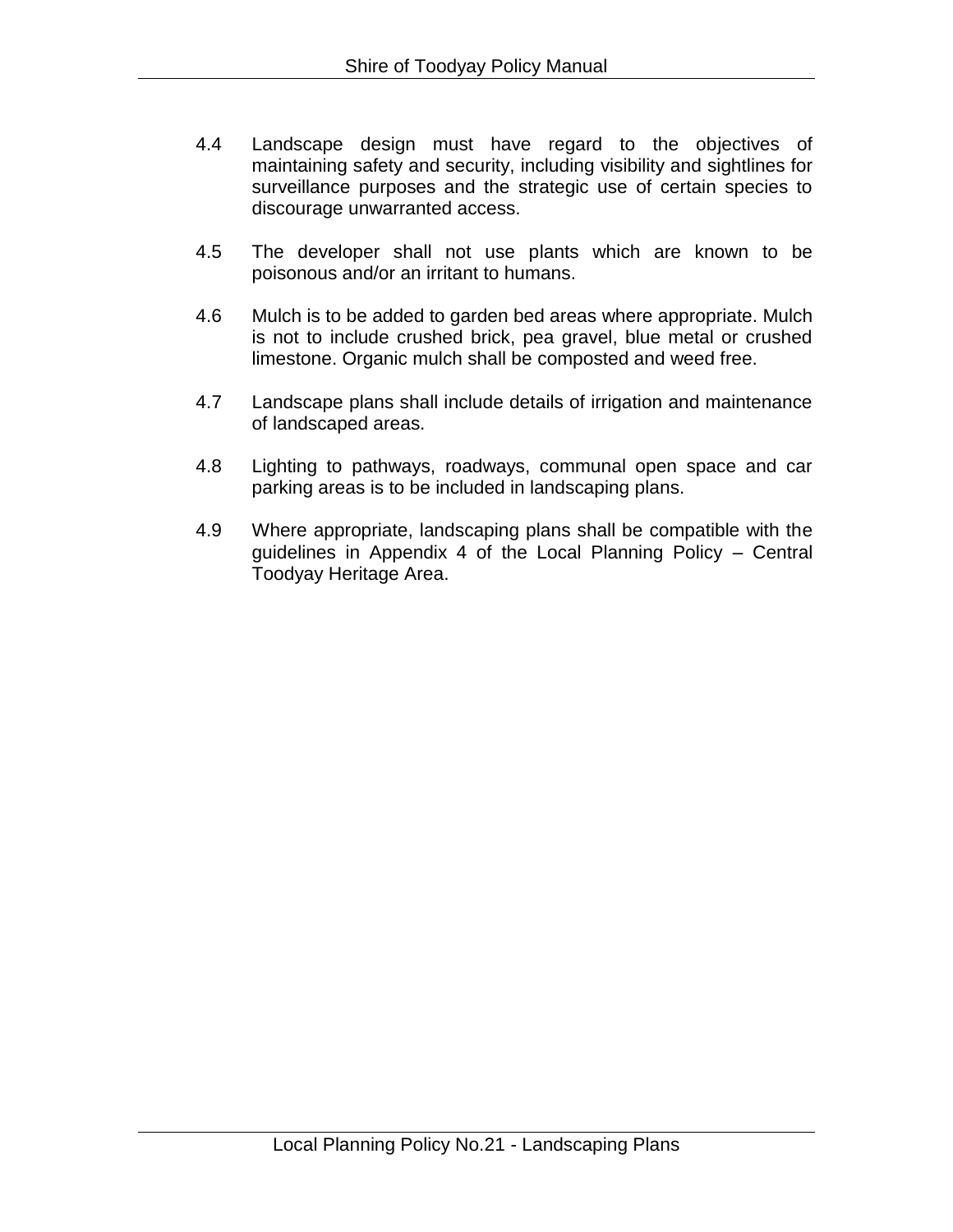# ATTACHMENT TO POLICY LPP.21

#### **Guidelines for the Preparation of Landscape Plans**

The use of landscape plans will contribute to a consistent and high standard of landscape provision, thereby facilitating the Shire's aim of improving the quality and amenity of the streetscape and general environment.

These guidelines are designed to assist in the preparation of landscape plans and provide requirements that should be observed. A copy of the Shire's Landscape Plan Policy is attached and should be read in conjunction with these guidelines.

1.0 Preparation of Landscape Plan

It is the Shire's preference that the landscape plan is prepared by a landscape architect, landscape designer or horticulturalist, however where this is not possible, the landscape plan must show the following information:

- 1.1 Site plan to be drawn to an appropriate scale (1:100 is preferable), showing all existing trees on site and indicating those to be removed and/or retained.
- 1.2 Locate main landscape elements including fences, retaining walls, steps, driveways, parking areas, paths and services (ie water and sewer lines, transmission lines, etc).
- 1.3 Plan to show the different species of plants, including an indication of the spacing and number of plants to be located on the site. In smaller scale residential developments (2-6 dwellings), consideration may be given to the use of generalised plant descriptions, such as small shrubs, medium shrubs, groundcovers, where appropriate. The use of a legend will be required to ensure clarity and readability of submitted plans.
- 2.0 General Guidelines
	- 2.1 Proposed landscaping should compliment adjacent buildings and the streetscape, and provide attractive safe and useable spaces. For security reasons, use of tall bushy plants should be avoided where such plants will impact on views to and from windows. To provide a safe environment, consideration is to be given to the use of low shrubs (maximum mature height 500mm), and trees with canopies above 1,500mm. Where screening or privacy is required,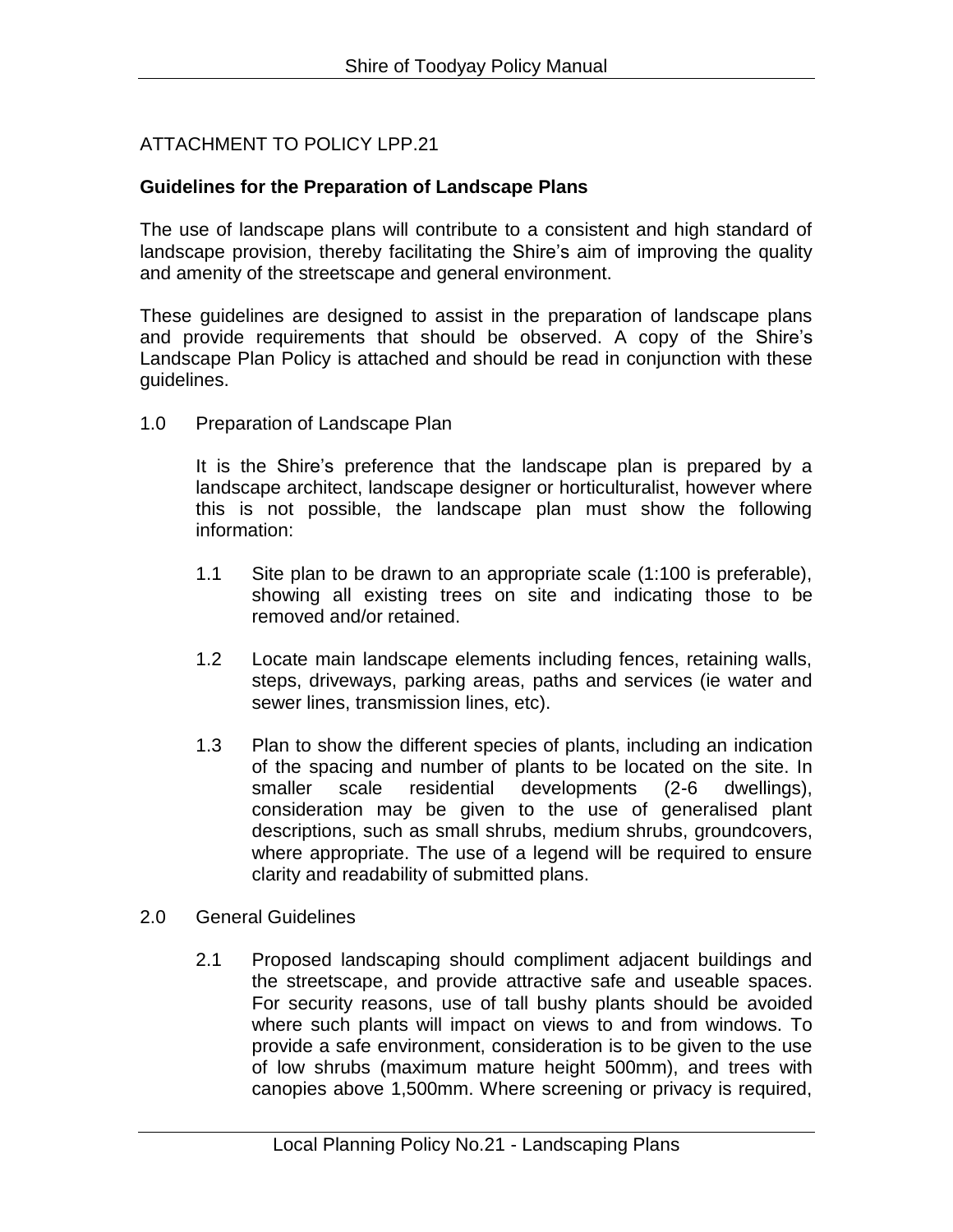appropriate species are to be selected. Consideration should also be given to the use of appropriate shade trees in car parking and garden areas.

- 2.2 Early consideration to the type of reticulation that is appropriate and essential (eg drip reticulation to help hardy plants establish, or permanent spray reticulation for lawns or more lush vegetation). Depending on the size and complexity of the project, you may need specialist advice.
- 2.3 Planting schemes should be designed to accommodate vehicle access areas. Generally groundcover plants are appropriate adjacent to these areas, allowing a maximum mature height of 250mm to 300mm. These adjoining vehicle access ways should be protected from damage by a tree guard, bollard or other device. Consideration should also be given to sightlines. For example, trees in garden beds near driveways and parking areas should be clean stemmed trees, avoiding low branches. Low growing shrubs and groundcovers with a maximum mature height of 500mm are appropriate as this allows drivers to see pedestrians and other vehicles easily.
- 3.0 Plant Selection
	- 3.1 A common mistake is to choose plants by what is flowering at the time, regardless of long term issues like how large they will eventually be, or what soil they will be planted into. The size and shape of a plant at maturity should be considered and meet the needs of the site, ie shade, screening, preserving sightlines, etc. It is advisable to seek professional advice as to what will grow successfully in the location and suit the design requirements.

In considering purchase of plants, consideration should be made to the availability of species at certain times of the year, whether the species is appropriate to the climate and the level of maintenance required. Plants that are hardened and adapted to high sunlight, less water and fertiliser applications will usually thrive in most landscapes.

- 4.0 Things to Avoid
	- 4.1 Thorny, prickly or irritant plants should be avoided near paths or driveways.
	- 4.2 Trees should not be planted near buildings, power lines or underground services.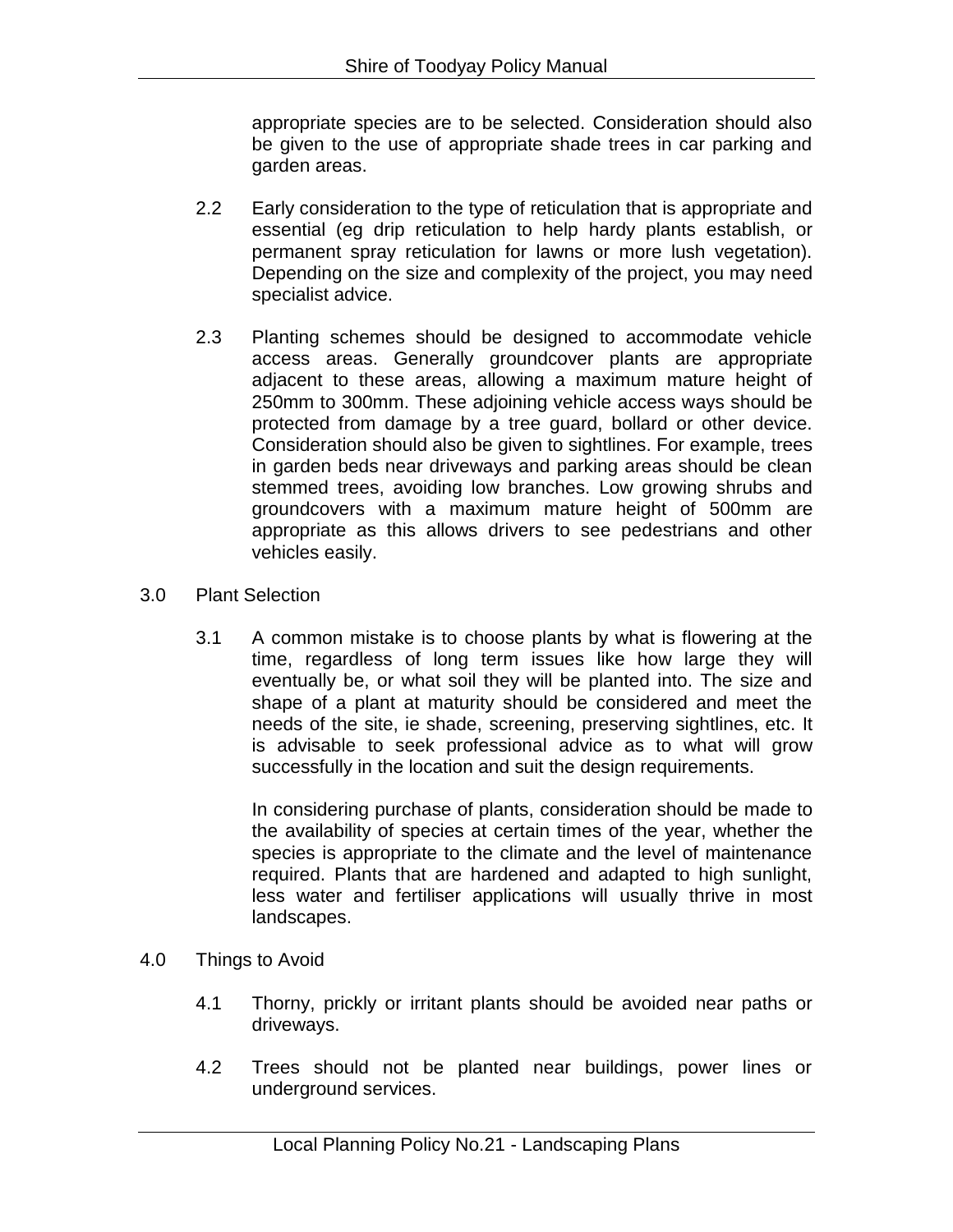- 4.3 Plants known to be poisonous to humans.
- 4.4 Plants that are diseased or insect attacked.
- 4.5 Plants which are pot bound or which have poorly developed root systems.
- 4.6 Landscaping should be avoided immediately adjacent to parking bays, i.e. step out areas.
- 4.7 A number of trees are not suitable for parking areas, including trees with fleshy fruit or surface roots and trees that shed bark or leaves regularly, or are prone to shedding limbs.
- 5.0 Protection of Existing Vegetation
	- 5.1 Wherever possible, efforts should be made to retain all existing vegetation on the site and developments should be designed accordingly.
- 6.0 Root Systems
	- 6.1 Protection should be provided for the root systems of all vegetation to be retained. The following points should be considered:
		- (a) Areas beneath the canopy are to be fenced if possible and parking or storage of materials such as soil, bricks, site refuse, bins, etc, should not be permitted within these areas to avoid compaction of the soil.
		- (b) Maintain existing surface level of soil around the plants to be retained.
		- (c) Avoid excavation that will affect plant root systems and roots that are exposed are to be kept wet.
		- (d) If part of a plant root system is lost during construction, an equivalent amount of the canopy should be pruned off to reduce water loss through the leaves.
- 7.0 Trunk/Stem Protection
	- 7.1 Efforts are to be made to avoid damage to the bark of the trunk/stems of plants.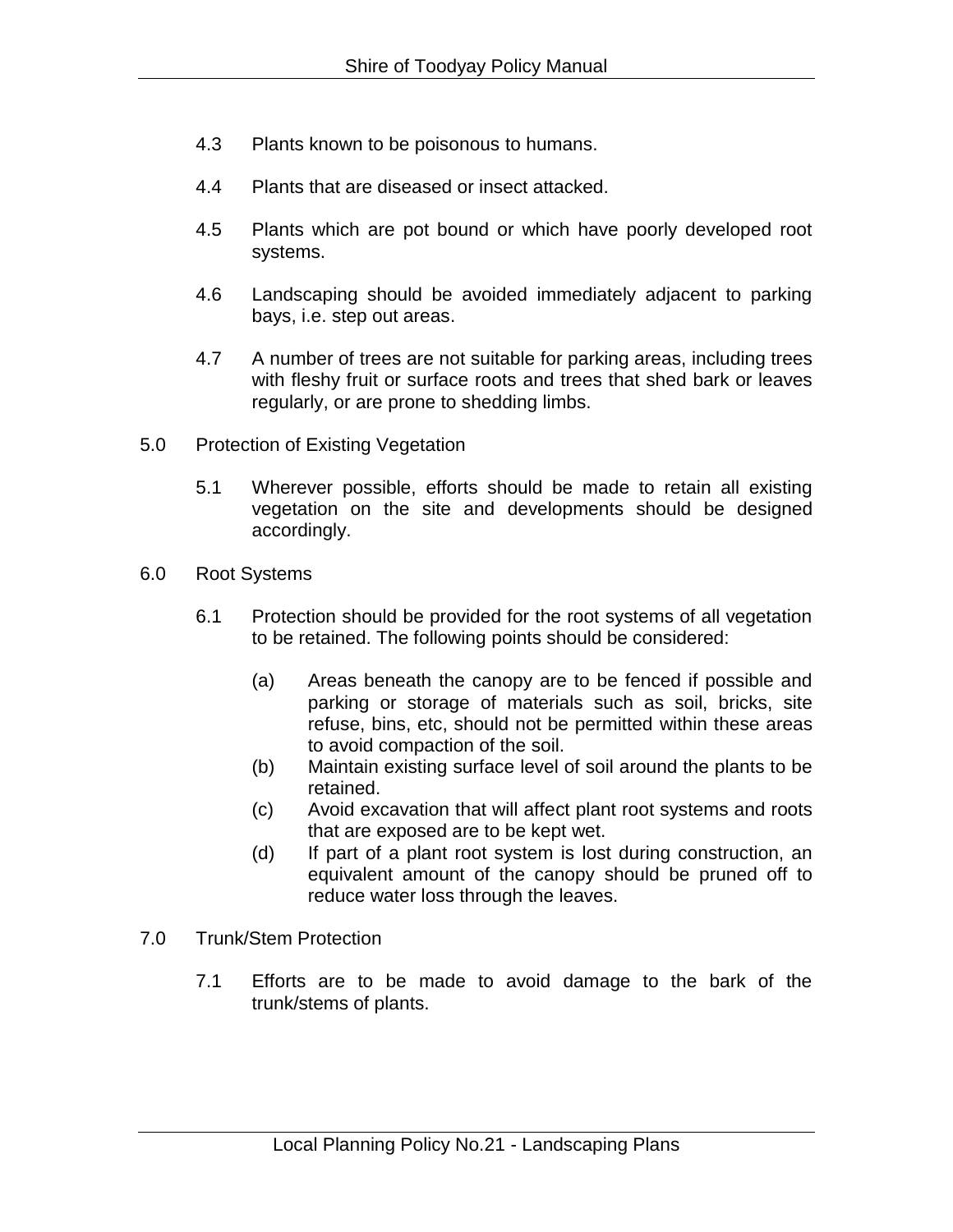## 8.0 Canopy Protection

8.1 If branches are going to interfere with access or construction, have them aesthetically pruned. A qualified tree surgeon or tree pruning contractor may be engaged for this service.

> **Adopted as TP Policy 18 January 2001 Reviewed Council Meeting 15 November 2007 Amended Council Meeting 21 May 2009 Reviewed Council Meeting 13 May 2010 Amended Council Meeting 18 September 2012**